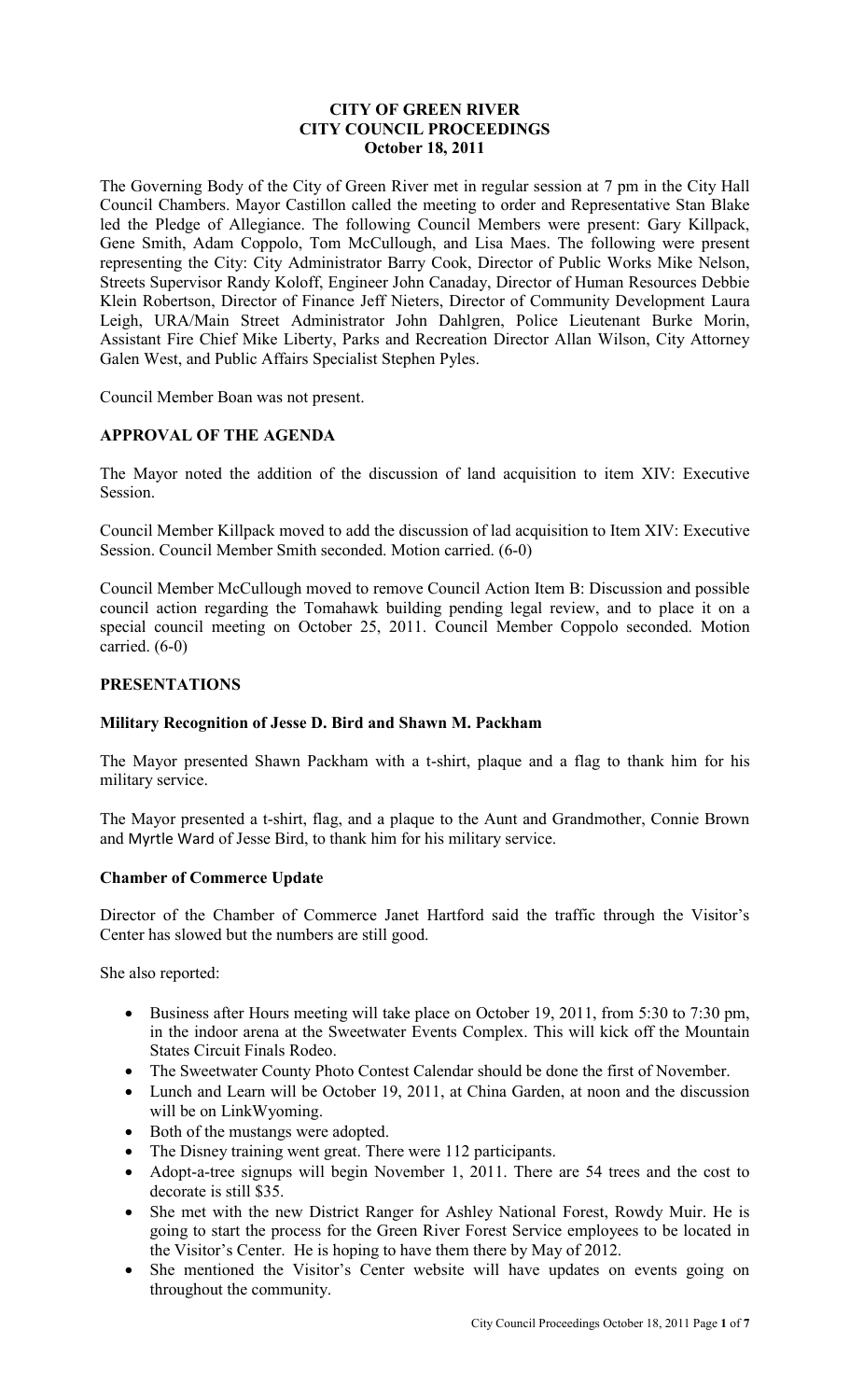# **Way-Finding Signage Committee Update**

URA/Main Street Administrator John Dahlgren said the signage committee has been meeting for the last several months. The first items they worked on were the billboard signs on I-80. All the signs turned out very well.

They created destination lists for the locations of the way-finding-signage. They have twentyseven destinations picked out. The next step will be to hire a consultant, narrow down the destinations, identify vehicle/pedestrian points, analyze traffic flow, speed, and planned improvements, establish signage types, generate design concepts, and develop phasing recommendations. They will most likely have to have the construction of the signs contracted out because of limited man power available in the city. This will also pose a problem for posting the signs. He said staff is recommending the old signs be taken down at the same time as the new ones are put up.

Council Member Coppolo asked if they could ask for donations from businesses in the community to offset the cost of the signs.

Mr. Dahlgren said they could try.

# **URA/Main Street Agency – Farmer's Market Report**

Mr. Dahlgren said an average of 300 people attended the market. There were around fourteen vendors each week. They gave out around 200 goody bags. The Main Street Farmer's Market had a profit this year of \$832. They were able to add \$1800 to the Downtown Matching grant program because of a Beehive Cheese donation from downtown businesses. Staff is currently working on a grant for \$400 from the Wyoming Rural Development Council.

The Mayor said he is happy to hear they are making a profit.

# **PROCLAMATIONS**

# **Breast Cancer Awareness Month**

Merilee Antonino, Tracie Soller, Dr. Frederick Matti, Darchell Paoli, and Bobbi Tucker from Memorial Hospital of Sweetwater County read the proclamation and the Mayor declared October 2011 as Breast Cancer Awareness Month and October 21, 2011 as Mammography Day in Green River.

#### **Cowboy's Against Cancer**

Margaret Parry said so far this year they have given out 180 grants which is around \$300,000. For the first time, General Electric has purchased a table and sponsored this event. GE's plan is to have a van travel around Wyoming doing mammograms.

She read the proclamation and the Mayor declared the month of November 2011 as Cowboy's Against Cancer Awareness Month and urged all citizens to recognize and participate in its cause.

# **Extra Mile Day**

Council Members Tom McCullough and Gene Smith read the proclamation and the Mayor declared November 1, 2011 to be Extra Mile Day in Green River, and urged each individual in our community to take time on this day to not only "go the extra mile in his or her own life, but to also acknowledge all those who are inspirational in their efforts and commitment to make their organizations, families, community, country, or world a better place.

# **CITIZEN REQUESTS AND OTHER COMMUNICATIONS**

Local Representative Stan Blake thanked the council for their service. He is looking forward to working with the city and the Wyoming Association of Municipalities.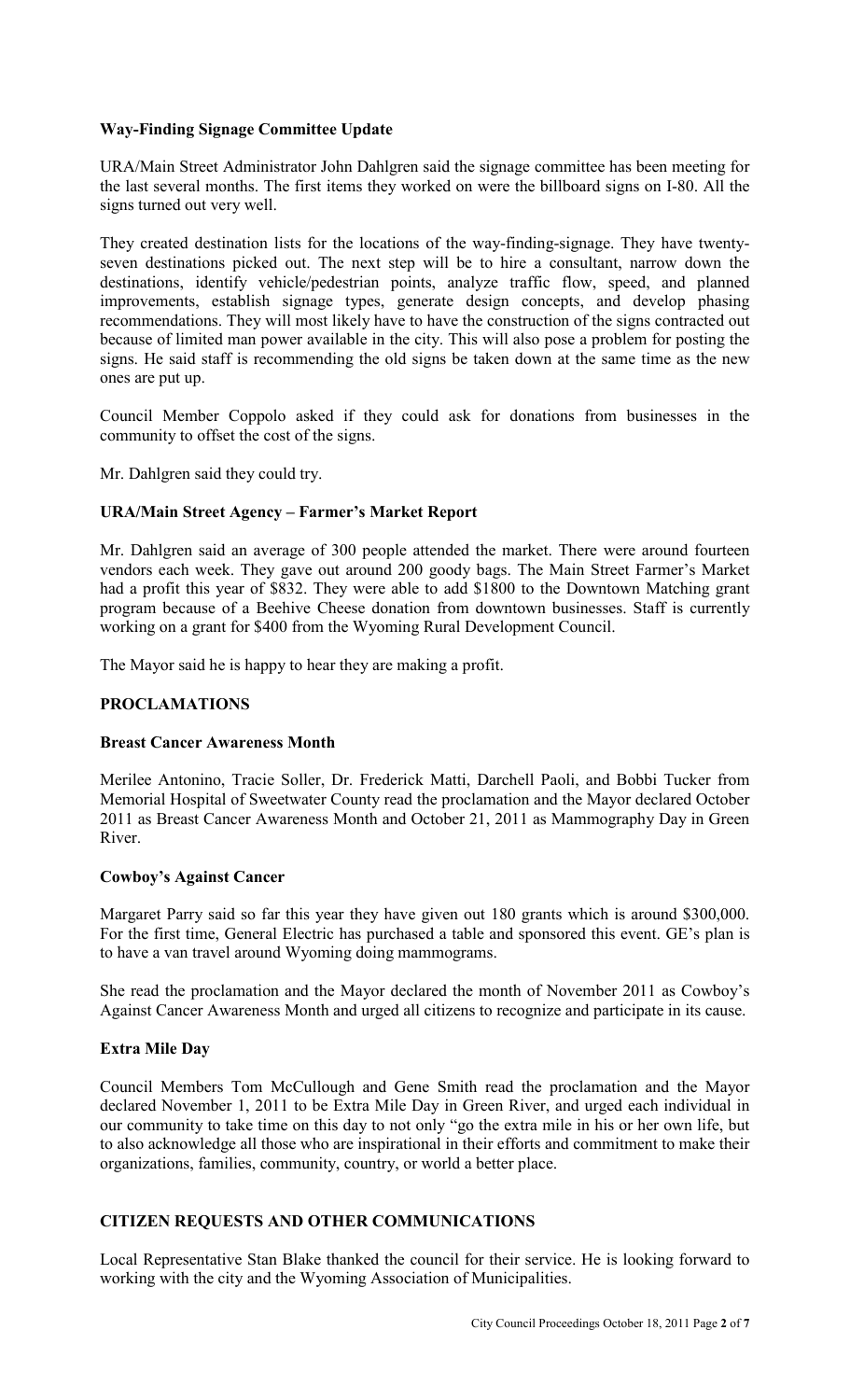The Mayor thanked him for addressing the council tonight.

# **ORDINANCES**

## **Update to the Traffic Code**

# **11-03: An ordinance amending Section 1 of Green River Ordinance 00-02, and Section 24-1 of the Green River Code of Ordinances, City of Green River, State of Wyoming, to incorporate amendments to the Uniform Act Regulating Traffic on Highways.**

Council Member Coppolo moved to approve the ordinance on third reading. Council Member McCullough seconded.

Council Member Smith thanked Mr. West and Ms. Botham for their information.

Motion carried. (6-0)

# **Repeal of Tree Advisory Board**

# **Second Reading: An ordinance repealing Ordinance 84-2; and Chapter 2, Article V, Sections 2-91 through 2-96, Titled "Tree Advisory Board", of the Green River Code of Ordinances.**

Council Member Maes moved to approve the ordinance on second reading. Council Member Coppolo seconded. Motion carried. (6-0)

## **Obstruction within Streets and Sidewalks**

**Second Reading: An ordinance amending Section 22-1 of the Green River Code of Ordinances, City of Green River, State of Wyoming, amending Section 22-1, titled "Obstructions" and pertaining to obstructions within streets, sidewalks and other public places.** 

Council Member Killpack moved to approve the ordinance on second reading. Council Member Smith seconded.

Council Member McCullough asked how someone will know if they are going to be on the list of people that are grandfathered in. If they are not on the list, and they have an obstruction, does the city have the right to remove it?

Mr. Cook said they can call the Public Works Department and ask. The city will have the right to go in and remove the obstruction.

Council Member Smith clarified that if a piece of the grandfathered in obstruction breaks off, it cannot be replaced.

Motion carried. (6-0)

#### **Amendment to the Parking of Motor and Towed Vehicles on Streets and Alleys**

**First Reading: An ordinance amending Section 24-24 of the Green River Code of Ordinances, City of Green River, State of Wyoming, to change the number of days a vehicle can be parked on a city street.** 

Council Member Smith moved to approve the ordinance on the first reading. Council Member Maes seconded.

Council Member McCullough clarified that if a person is notified to remove the trailer off the street and they find the trailer on the street it can be ticketed. The ordinance is to stop the people that abuse parking of their trailers on the streets.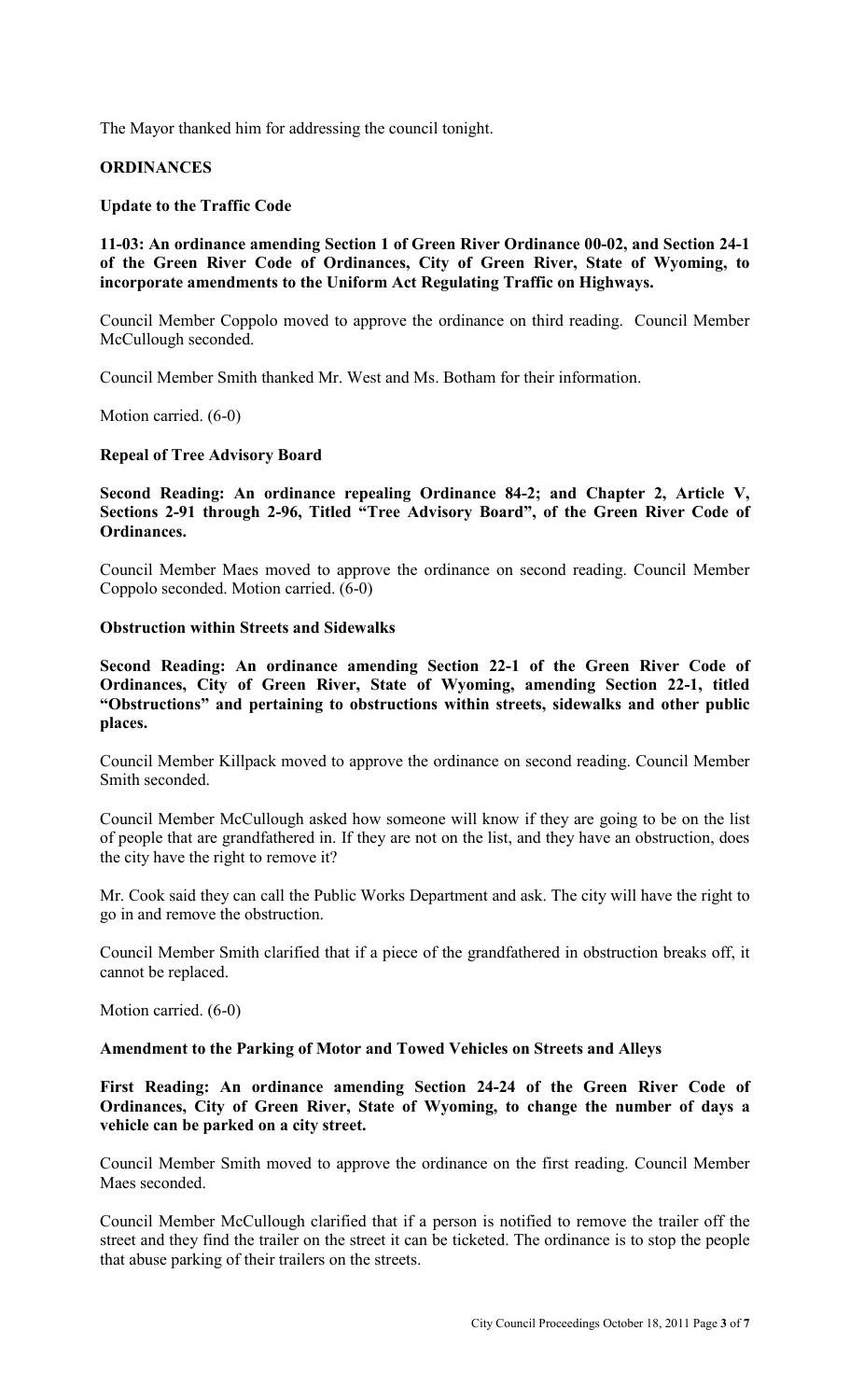Council Member Killpack clarified the only change was to the wording in Section 1, paragraph B: "any fourteen-day period". So now it does not matter if they are loading or unloading, they can only have the trailer on the street for seventy-two hours.

Mr. Cook said this makes it clear for residents and is more enforceable for the Police Department.

Council Member Coppolo asked if this would be complaint or patrol driven.

Mr. Cook said if they receive complaints then they will take care of it, but the patrol officers will also be paying attention to it.

Motion carried (5-1) with Council Member Killpack voting no.

## **RESOLUTIONS**

## **Reestablishing the Standard Curb and Gutter Design for New Construction**

**R11-68: A resolution rescinding Resolution N0. R01-47 and re-establishing the standard curb and gutter design for new construction and reconstruction of streets within the City of Green River, and reestablishing guidelines for the replacement and maintenance of curb, gutter, and sidewalks within the city.** 

Council Member Maes moved to approve the resolution. Council Member McCullough seconded.

Council Member Smith said he feels the right kind of curb and gutter for a residential area is the kind that is in the Doe Run area so he will not be voting for this.

Council Member McCullough said he supports the engineering staff's recommendations.

Motion carried (5-1) with Council Member Smith voting no.

# **WYDOT Highway Safety Grants and Agreements**

**R11-69: A resolution for the governing body of the City of Green River, Wyoming, to approve an increase in expenditure authority in the General and Capital Project Funds for the Police Department to receive the WYDOT Highway Safety grants in the amount of \$25,883 and to approve the grant agreements for the WYDOT Highway Safety grants.** 

Council Member Smith moved to approve the resolution. Council Member Coppolo seconded. Motion carried. (6-0)

## **Budget Increase for BLM Grant for Russian Olive Abatement**

**R11-70: A resolution for the governing body of the City of Green River, Wyoming, to approve an increase in the Capital Projects Fund for the removal of Russian Olive trees along the greenbelt with grant funding in the amount of \$30,000; to accept the grant and approve the agreements from the Bureau of Land Management.** 

Council Member Coppolo moved to approve the resolution. Council Member McCullough seconded. Motion carried. (6-0)

# **Budget Increase for the Child Development Center**

## **R11-71: A resolution for governing body of the City of Green River, Wyoming, to approve an increase in expenditures in the Capital Projects Fund for the construction of the new Child Development Center in the amount of \$5,900,000.**

Council Member Maes moved to approve the resolution. Council Member Coppolo seconded.

Council Member Maes said she is happy that this is finally happening for the CDC members.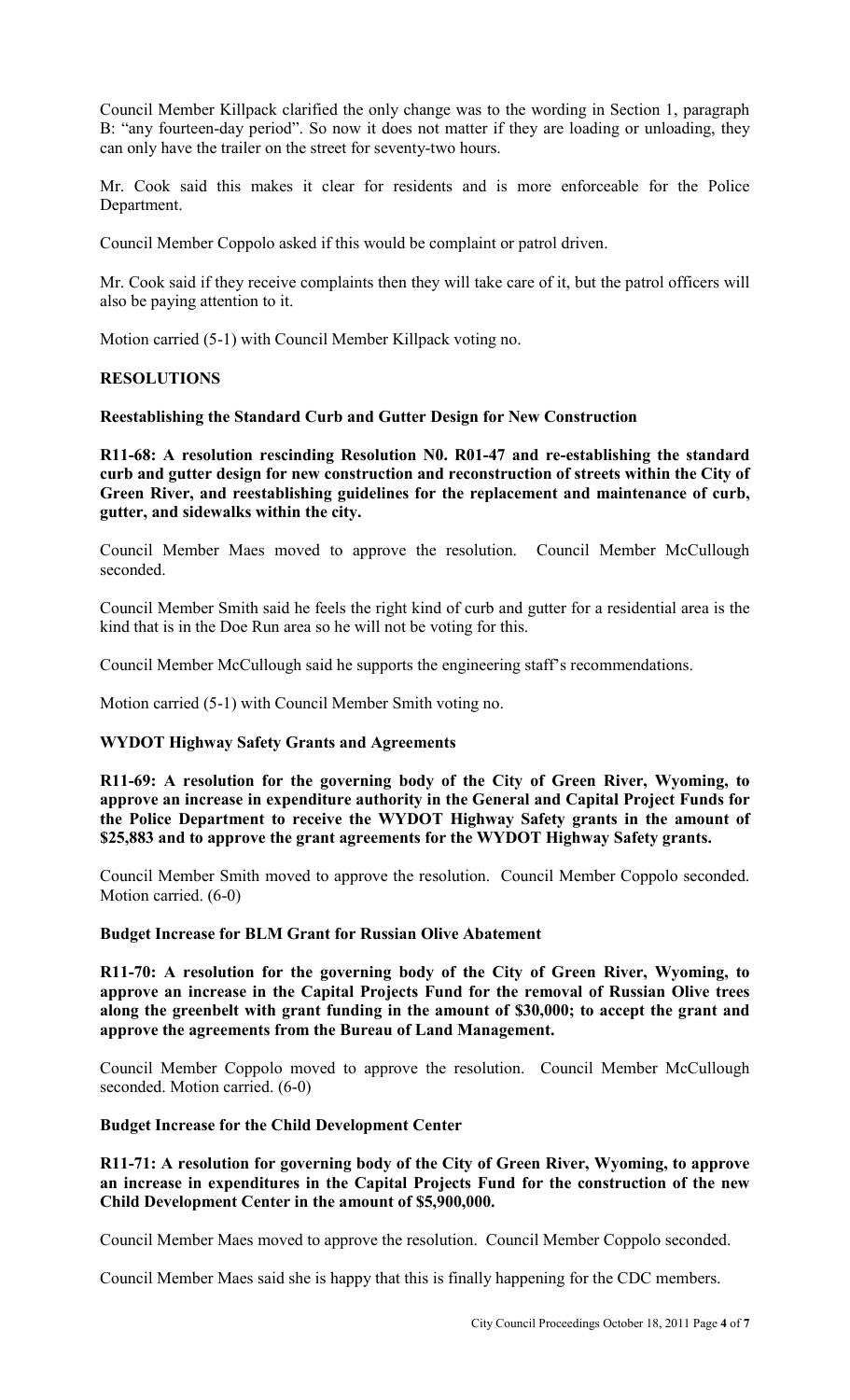The Mayor asked about the collection of the sixth penny money.

Mr. Cook said the city has received a check for \$2.9 million.

Motion carried. (6-0)

# **COUNCIL ACTION ITEMS**

# **Appointments to the Golden Generation Advisory Board**

Council Member Coppolo moved to confirm the Mayor's appointments of Susan Munoz and Norma Torpey to the Golden Generation Advisory Board for three-year terms. Council Member McCullough seconded.

The Mayor and Council Members McCullough and Coppolo thanked the volunteers.

Motion carried. (6-0)

# **CONSENT AGENDA**

Council Member McCullough moved to approve the following consent agenda items. Council Member Smith seconded. Motion carried. (6-0)

- Agreement with the Green River High School Booster Club in the amount of \$500 to support high school activities.
- Issuance of a Catering permit to Ponderosa Bar, Inc., to cater alcoholic beverages at the City's Employee Appreciation Dinner, at the Island Pavilion, on Friday, November 11, 2011 from 4 pm to 11 pm.
- Issuance of a Catering Permit to Brazels, Inc.,  $d/b/a$  Embassy Tavern, to cater alcoholic beverages at the "Realtor's Boo Bash". at the Island Pavilion, on Saturday, October 22, 2011 from 6 pm to midnight.
- Authorization to accept the Unclaimed Property Report and to submit a check in the amount of \$427.15 to the Wyoming State Treasurer's Office under the Unclaimed Property Act.
- Change Order #1 to A. Pleasant Construction for the utility storage building to deduct \$5,000 from the contract price.
- Authorization for the Parks and Recreation Department to apply for and accept 2012 Sweetwater County Travel and Tourism grants for the following events: Smash and Splash Racquetball Tournament, Crystal Classic, Art on the Green, Green River Expedition Freestyle, and Powell Plunge.
- Requests to remove items from the city landfill from Gerald Smith for six sections of out of service fire hose and from Todd Lewis for a red generator.
- Maintenance Agreements with Copier and Supply Co., Inc. for the Savin C9155 at the Green River Recreation Center, and the Savin C9155 at Parks Administration.
- Minutes for: September 27, 2011 Special Council, September 27, 2011 Special Workshop, and October 4, 2011 Council.
- Financial Reports and Payment of Bills: Prepaid Invoices =  $$16,693.64$ Pre-authorization Payments =  $$759,500.00$

| Outstanding Invoices = $$642,644.44$ |  |
|--------------------------------------|--|
| Payroll Expenditures = $$335,639.28$ |  |

# **CITY ADMINISTRATOR'S REPORT**

Mr. Cook reminded everyone about the Fall Clean Up Week October 17 – 21, 2011.

Wyoming Water Quality PCA awards have been announced. The Green River Wastewater Department will be receiving a statewide award. Mr. Cook congratulated the Wastewater Department for their achievements.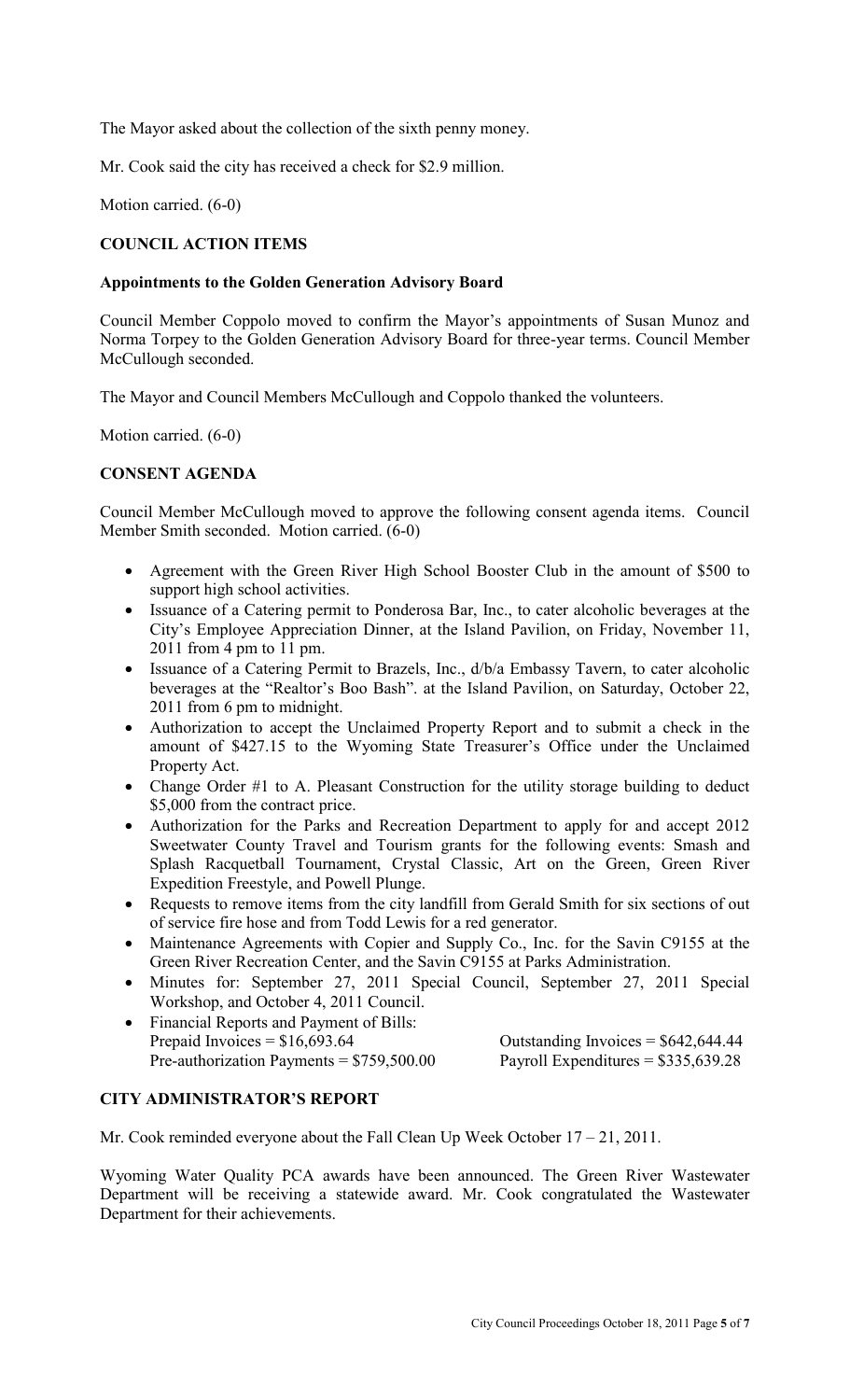The capital improvement projects are all moving forward. The Visitor's Center and the Pavilion parking lots are completed. Utility work by the Parks building is almost complete. There are one or two street cuts that will need to be patched up and that will complete the project.

The city has graveled the commuter parking lot behind the Sinclair station.

Staff is currently working on high priority projects. One of the recommendations from the workforce analysis was to put a capital improvement plan in place, which will be the first item staff will work on.

He has updated Union Pacific on the fencing project and the status of the building the city would like to put down there. He discussed the possibility for the city to expand their lease to include the grassy area and they said it would not be a problem.

He has spoken with the Department of Environmental Quality about the old water treatment plant that is owned by Union Pacific. The property has been declared a Brown's Field site. The city is interested in cleaning up this area and turning the property into a trailhead and a parking lot.

# **CITY ATTORNEY'S REPORT**

Mr. West had nothing to report.

## **MAYOR AND COUNCIL REPORTS**

Council Member Smith congratulated the Wastewater Department on their statewide award. He thanked the Public Works Department for doing a good job with the capital improvement projects this year. He said East Teton will be closed on Thursday and Friday for surveying purposes.

Council Member McCullough had nothing to report.

Council Member Coppolo thanked the person who cut down the tree on Hitching Post and Monroe.

Council Member Maes said she attended the Great Divide Economic Committee meeting in Rawlins and attendance was low. They are looking at ways to get more people to represent communities in the area, and updating their comprehensive plan.

Council Member Killpack asked the council to consider purchasing the iPads themselves instead of using city money to do so.

The Mayor congratulated the volunteers appointed to the Golden Generation Advisory Board.

He said the city is trying to keep the trona mines up to date on what is going on in the city. They suggested meeting on a quarterly basis.

# **ADJOURN TO EXECUTIVE SESSION TO DISCUSS PERSONNEL AND LAND ACQUISITION**

Council Member McCullough moved to adjourn to executive session at 8:22 pm. Council Member Coppolo seconded. Motion carried. (6-0)

# **RECONVENE**

Council Member Coppolo moved to reconvene at 9:44 pm. Council Member Killpack seconded. Motion carried. (6-0)

#### **ADJOURNMENT**

Council Member Coppolo moved to adjourn at 9:45 pm. Council Member Killpack seconded. Motion carried. (6-0)